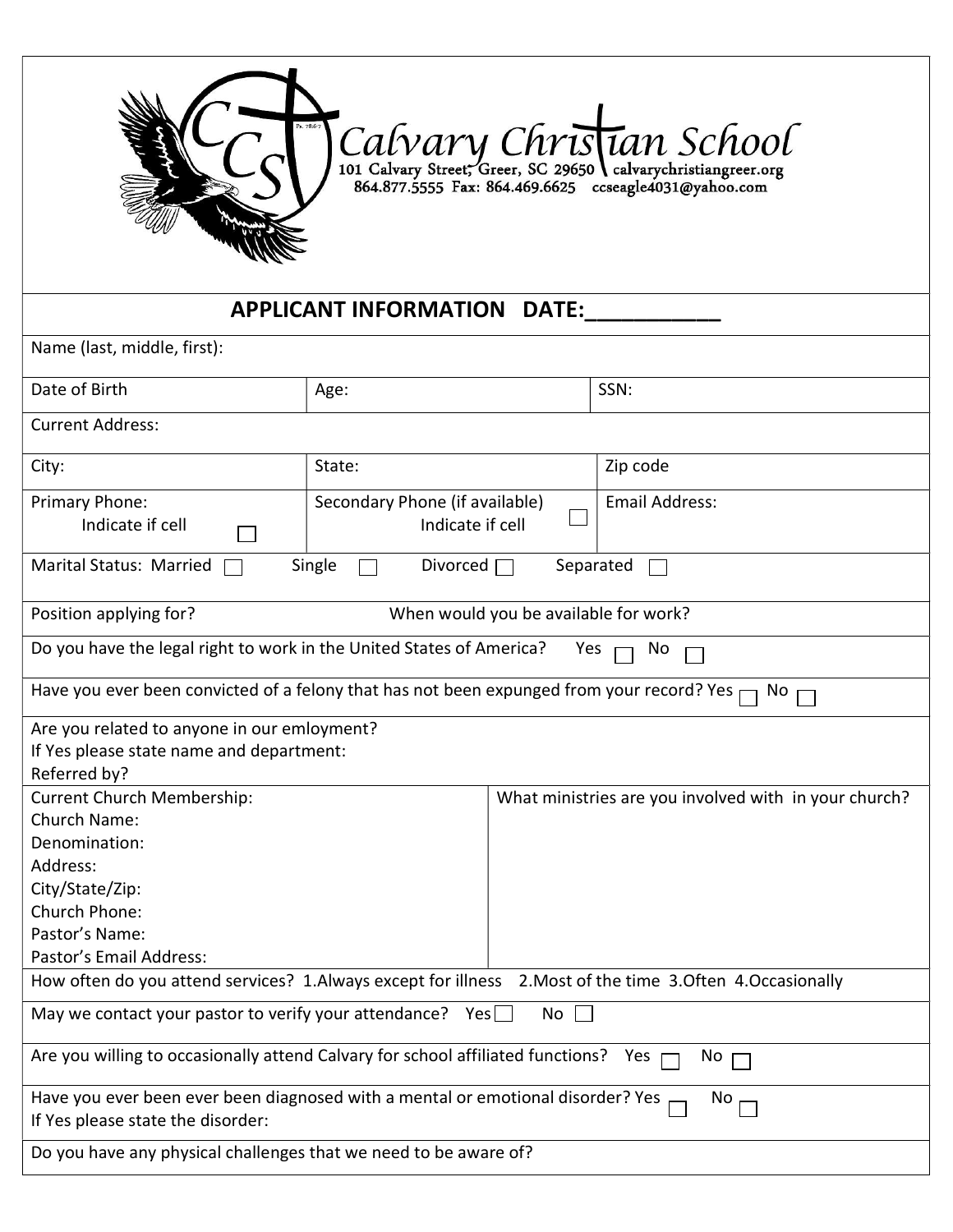|                                                                                                                                                                           |                                     | <b>EDUCATION</b>                                                      |           |                                   |                       |  |  |
|---------------------------------------------------------------------------------------------------------------------------------------------------------------------------|-------------------------------------|-----------------------------------------------------------------------|-----------|-----------------------------------|-----------------------|--|--|
| Level                                                                                                                                                                     |                                     | Name                                                                  | Address   | Date of Completion/Years attended |                       |  |  |
| Secondary                                                                                                                                                                 |                                     |                                                                       |           |                                   |                       |  |  |
| College                                                                                                                                                                   |                                     |                                                                       |           |                                   |                       |  |  |
| College                                                                                                                                                                   |                                     |                                                                       |           |                                   |                       |  |  |
| School                                                                                                                                                                    | Trade/Business/Correspondence       |                                                                       |           |                                   |                       |  |  |
|                                                                                                                                                                           |                                     | <b>WORK EXPERIENCE</b>                                                |           |                                   |                       |  |  |
| Date: Month/year                                                                                                                                                          |                                     | Name and Address of<br>former employer                                | Salary    | Position                          | reason for<br>leaving |  |  |
|                                                                                                                                                                           |                                     |                                                                       |           |                                   |                       |  |  |
|                                                                                                                                                                           |                                     |                                                                       |           |                                   |                       |  |  |
|                                                                                                                                                                           |                                     |                                                                       |           |                                   |                       |  |  |
|                                                                                                                                                                           |                                     | <b>TEACHING EXPERIENCE</b> (if applicable)<br>List most recent first. |           |                                   |                       |  |  |
| School                                                                                                                                                                    |                                     | Address                                                               | Begin/End | Subjects/Grades                   | Immediate             |  |  |
|                                                                                                                                                                           |                                     |                                                                       | Dates     |                                   | Supervisor            |  |  |
|                                                                                                                                                                           |                                     |                                                                       |           |                                   |                       |  |  |
|                                                                                                                                                                           |                                     |                                                                       |           |                                   |                       |  |  |
|                                                                                                                                                                           |                                     |                                                                       |           |                                   |                       |  |  |
|                                                                                                                                                                           |                                     |                                                                       |           |                                   |                       |  |  |
| List briefly non-teaching experience with children.                                                                                                                       |                                     |                                                                       |           |                                   |                       |  |  |
| References (2) Work and (1) Personal<br>Give name, address and phone number of three references who are not your relatives and whom you have known for at least one year. |                                     |                                                                       |           |                                   |                       |  |  |
| $\mathbf{1}$                                                                                                                                                              | Name:                               |                                                                       |           |                                   |                       |  |  |
| Work                                                                                                                                                                      | Address:                            |                                                                       |           |                                   |                       |  |  |
|                                                                                                                                                                           | City/State/Zip:                     |                                                                       |           |                                   |                       |  |  |
|                                                                                                                                                                           | Phone:<br>Email:                    |                                                                       |           |                                   |                       |  |  |
| $\overline{2}$                                                                                                                                                            | Name:                               |                                                                       |           |                                   |                       |  |  |
| Work                                                                                                                                                                      | Address:                            |                                                                       |           |                                   |                       |  |  |
|                                                                                                                                                                           | City/State/Zip:                     |                                                                       |           |                                   |                       |  |  |
|                                                                                                                                                                           | Phone:                              |                                                                       |           | Email:                            |                       |  |  |
| 3 Personal                                                                                                                                                                | Name:                               |                                                                       |           |                                   |                       |  |  |
|                                                                                                                                                                           | Address:                            |                                                                       |           |                                   |                       |  |  |
|                                                                                                                                                                           | City/State/Zip:<br>Phone:<br>Email: |                                                                       |           |                                   |                       |  |  |
|                                                                                                                                                                           |                                     |                                                                       |           |                                   |                       |  |  |